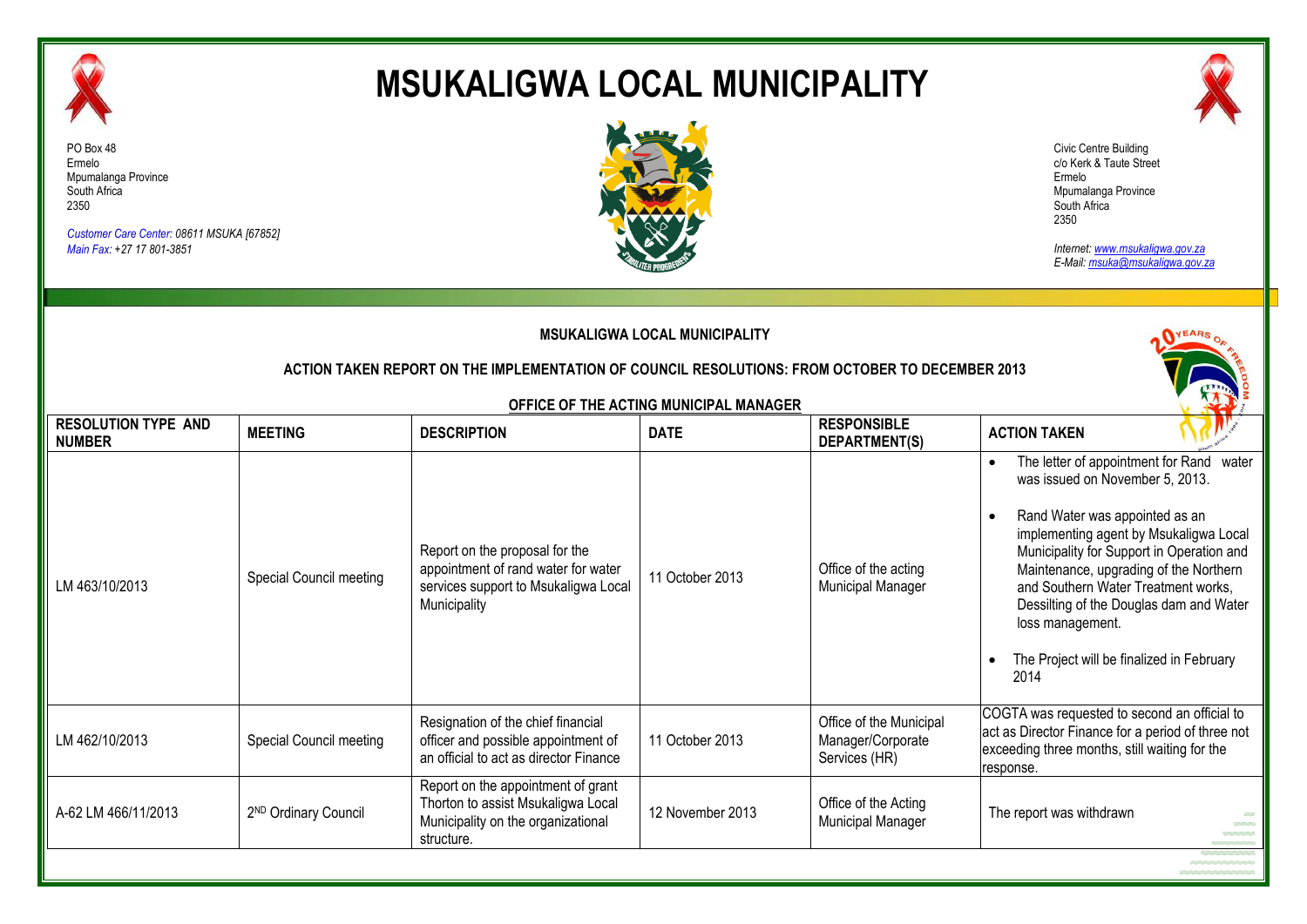| A-65 LM 467/11/2013 | 2ND Ordinary Council<br>meeting             | Report on state of Municipal<br>readiness for the 2014 Provincial and<br>National elections                   | 12 November 2013 | Office of the Speaker and<br>Legal Section under<br>Corporate Services<br>Department        | Council NOTED the report on the state of<br>readiness for the 2014 Provincial and National<br>elections therefore Council will be kept abreast<br>with the latest developments on the state of<br>readiness for the year 2014 Provincial and<br>National elections through Party Liaison<br>Committee (PLC).                                                       |
|---------------------|---------------------------------------------|---------------------------------------------------------------------------------------------------------------|------------------|---------------------------------------------------------------------------------------------|--------------------------------------------------------------------------------------------------------------------------------------------------------------------------------------------------------------------------------------------------------------------------------------------------------------------------------------------------------------------|
| C-20 LM 480/11/2013 | 2 <sup>nd</sup> ordinary Council<br>meeting | Possible appointment of the Director<br><b>Community Services</b>                                             | 12 November 2013 | Office of the Acting<br>Municipal<br>Manager/Corporate<br>Services (HR)                     | Mr B.C. Sibeko was appointed as the Director<br>Community Services with effect from<br>December 01, 2013 and the Performance<br>Agreement will be signed in due course<br>pending the conclusion of the changes to be<br>effected in certain aspects of the<br>organizational structure affecting Technical<br>Services and Community Services<br>Departments.     |
| C-21 LM 481/11/2013 | 2 <sup>nd</sup> Ordinary Council<br>meeting | Possible appointment of the Director<br><b>Technical Services</b>                                             | 12 November 2013 | Office of the Acting<br>Municipal<br>Manager/Corporate<br>Services (HR)                     | Mr S.R. Magudulela was appointed as the<br>Director Technical Services with effect from<br>December 01, 2013 and the Performance<br>Agreement will be signed in due course<br>pending the conclusion of the changes to be<br>effected in certain aspects of the<br>organizational structure affecting Technical<br>Services and Community Services<br>Departments. |
| C-22 LM 482/11/2013 | 2 <sup>nd</sup> Ordinary Council<br>meeting | Possible appointment of the short<br>listing and interview panel for the<br>post of the Municipal Manager     | 12 November 2013 | Office of the Acting<br>Municipal<br>Manager/Corporate<br>Services (HR)                     | The Executive Mayor, 2 members of the<br>Mayoral Committee (MMC's) was delegated as<br>panel members.                                                                                                                                                                                                                                                              |
| A-76 LM 506/12/2013 | 3rd Ordinary Council<br>meeting             | Request to grant leave to employees<br>on the 27 of December 2013.                                            | 17 December 2013 | Office of the Acting<br>Municipal Manager                                                   | The Council Resolution was implemented and<br>service delivery was not affected as a result of<br>leaves being granted to the employees with<br>the exclusion of the employees working on<br>essential services.                                                                                                                                                   |
| A-71 LM 492/12/2013 | 3 <sup>th</sup> Ordinary Council<br>meeting | report on the human<br>immunodeficiency Virus (HIV) and<br>Acquired Immunodeficiency<br>Syndrome (AIDS)Policy | 17 December 2013 | <b>Acting Municipal</b><br>Manager/Corporate<br>Services (Office of the<br>Executive Mayor) | The Municipal HIV policy is being implemented<br>subject to be reviewed in every financial year.                                                                                                                                                                                                                                                                   |
| C-24 LM 503/12/2013 | 3rd Ordinary Council<br>meeting             | Report on the settlement proposal<br>with Mr T.B.W. Dlamini the former<br><b>Municipal Manager</b>            | 17 December 2013 | <b>Acting Municipal</b><br>Manager/Corporate<br>Services (HR)                               | Council resolved to pay Mr. T.B.W. Dlamini,<br>former Municipal Manager an amount equal to<br>six (6) month's pay of R 263 999.99, exclusive<br>of income tax in a lump sum to be completed<br>and implemented by the end of January 2014.                                                                                                                         |
| C-25 LM 504/12/2013 | 3rd Ordinary Council<br>meeting             | Report on possible appointment of<br>the short listing and interview panel                                    | 17 December 2013 | <b>Acting Municipal</b><br>Manager/Corporate                                                | The report was withdrawn                                                                                                                                                                                                                                                                                                                                           |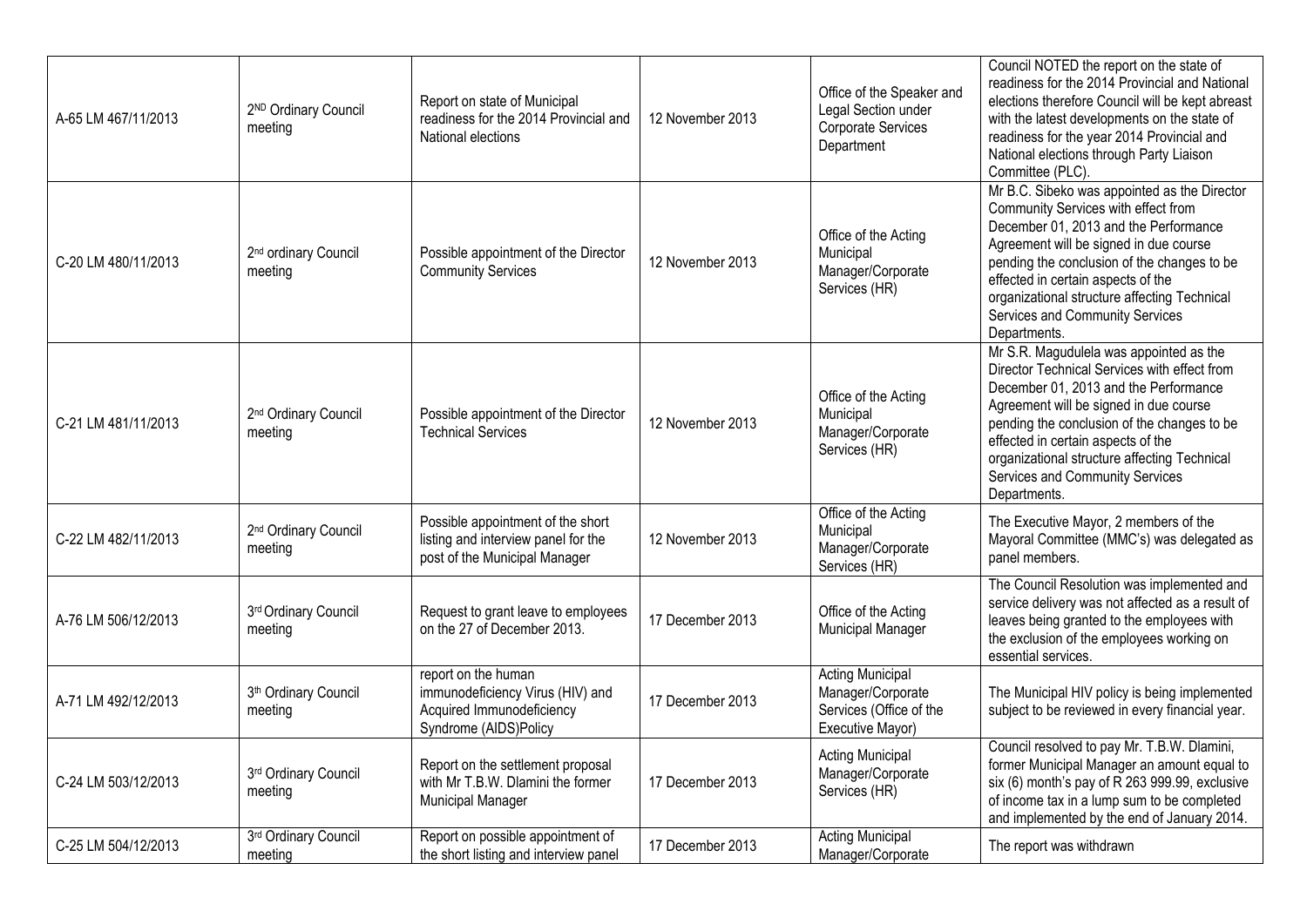|                     |                                 | for the post of the Director Finance                                                                     |                  | Services (HR)                                                 |                                                                                                                                                              |
|---------------------|---------------------------------|----------------------------------------------------------------------------------------------------------|------------------|---------------------------------------------------------------|--------------------------------------------------------------------------------------------------------------------------------------------------------------|
| C-26 LM 505/12/2013 | 3rd Ordinary Council<br>meeting | Report on cost of living salary<br>adjustment for Section 57 Managers                                    | 17 December 2013 | <b>Acting Municipal</b><br>Manager/Corporate<br>Services(HR)  | The total package of Directors was adjusted by<br>a percentage increase of 6.3% after<br>completion of a period of 12 months from the<br>date of appointment |
| C-27 LM 508/12/2013 | 3rd Ordinary Council<br>meeting | Report on the refund of<br>Unemployment Insurance fund (UIF)<br>contributions for Municipal Councilors   | 17 December 2013 | <b>Acting Municipal</b><br>Manager/Corporate<br>Services      | UIF contributions for Municipal councilors were<br>refunded to all councilors.                                                                               |
| C-28 LM 509/12/2013 | 3rd Ordinary Council<br>meeting | Report on the correction of the fixed<br>term of Directors: Community<br>Services and Technical Services | 17 December 2013 | <b>Acting Municipal</b><br>Manager/Corporate<br>Services (HR) | The report was withdrawn                                                                                                                                     |

#### **CORPORATE SERVICES DEPARTMENT**

| <b>RESOLUTION TYPE AND</b><br><b>NUMBER</b> | <b>MEETING</b>                              | <b>DESCRIPTION</b>                                                                                                 | <b>DATE</b>      | <b>RESPONSIBLE</b><br>DEPARTMENT(S)                                     | <b>ACTION TAKEN</b>                                                                                                                                                                  |
|---------------------------------------------|---------------------------------------------|--------------------------------------------------------------------------------------------------------------------|------------------|-------------------------------------------------------------------------|--------------------------------------------------------------------------------------------------------------------------------------------------------------------------------------|
| A-57 LM 451/10/2013                         | 2 <sup>nd</sup> ordinary Council<br>meeting | Report on the action taken in the<br>implementation of Council<br>Resolutions from July to September<br>2013       | 12 November 2013 | Corporate Services                                                      | Certificates were issued to various departments<br>for effective implementation.                                                                                                     |
| B-17 MC 461/10/2013                         | 2 <sup>nd</sup> Ordinary Council<br>meeting | Report on progress on intervention<br>plan                                                                         | 12 November 2013 | <b>Corporate Services</b>                                               | Implementation of the Council Resolution is in<br>progress.                                                                                                                          |
| B-18 MC 472/11/2013                         | 2 <sup>nd</sup> Ordinary Council<br>meeting | Report on cut-offs for the month of<br>September 2013                                                              | 12 November 2013 | <b>Finance Services</b><br>Department                                   | Ward Councillors shall intervene through civic<br>education to instill a culture of payment of<br>municipal services amongst communities as part<br>of civic responsibility.         |
| B-19 LM 479/11/2013                         | 2ND Ordinary Council<br>meeting             | Report on the 1 <sup>st</sup> quarter of the<br>Msukaligwa Municipality for the<br>month of July to September 2013 | 12 November 2013 | Corporate Services                                                      | The report was referred to various Section 79<br>Committees for oversight and information<br>verification and the report was said to be<br>presented in the next sitting of Council. |
| C-20 LM 480/11/2013                         | 2 <sup>nd</sup> ordinary Council<br>meeting | Possible appointment of the Director<br><b>Community Services</b>                                                  | 12 November 2013 | Office of the Acting<br>Municipal<br>Manager/Corporate<br>Services (HR) | Mr. B.C. Sibeko was appointed as the Director<br>Community Services with effect from December<br>01, 2013 and contract of employment was<br>signed.                                  |
| C-21 LM 481/11/2013                         | 2 <sup>nd</sup> Ordinary Council<br>meeting | Possible appointment of the Director<br><b>Technical Services</b>                                                  | 12 November 2013 | Office of the Acting<br>Municipal<br>Manager/Corporate<br>Services (HR) | Mr S.R. Magudulela was appointed as the<br>Director Technical Services with effect from<br>December 01, 2013 and contract of employment<br>was signed.                               |
| C-22 LM 482/11/2013                         | 2 <sup>nd</sup> Ordinary Council            | Possible appointment of the short                                                                                  | 12 November 2013 | Office of the Acting                                                    | The Executive Mayor, 2 members of the Mayoral                                                                                                                                        |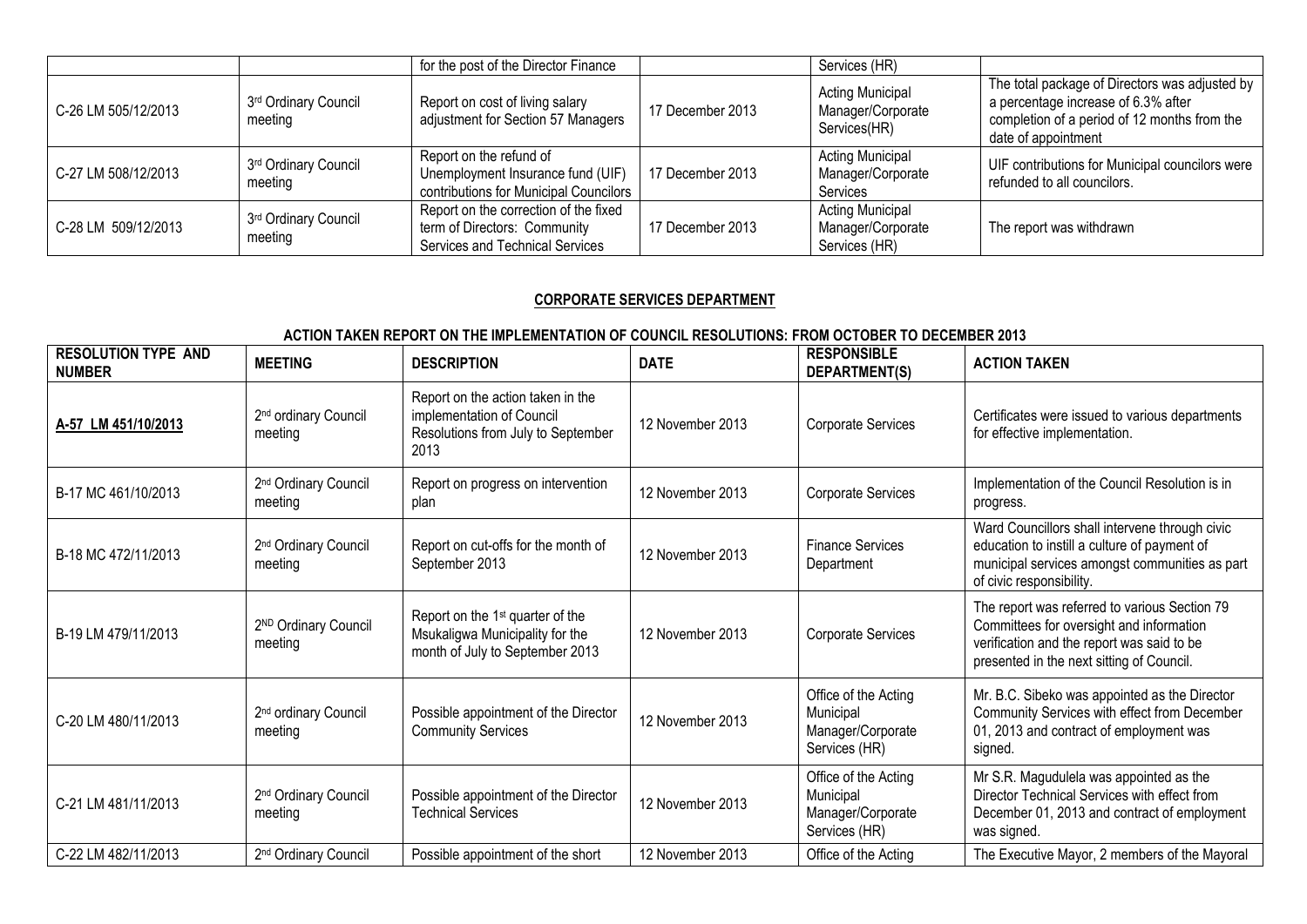|                     | meeting                                     | listing and interview panel for the<br>post of the Municipal Manager                                                                                         |                  | Municipal<br>Manager/Corporate<br>Services (HR) | Committee (MMC's), representative from<br>Cooperative Governance and Traditional Affairs<br>(COGTA) as well as Gert Sibande District<br>Municipality were delegated as panel members to<br>participate in the short listing and interviewing<br>process in the position of the Municipal Manager<br>and still awaiting for the exact date of the<br>interviews.                      |
|---------------------|---------------------------------------------|--------------------------------------------------------------------------------------------------------------------------------------------------------------|------------------|-------------------------------------------------|--------------------------------------------------------------------------------------------------------------------------------------------------------------------------------------------------------------------------------------------------------------------------------------------------------------------------------------------------------------------------------------|
| A-67 LM 485/12/2013 | 4 <sup>th</sup> Ordinary Council<br>meeting | Report on the schedule of Council<br>Year plan for 2013/2014                                                                                                 | 17 December 2013 | Corporate<br>Services(Admin)                    | ADOPTED by Council and currently implemented                                                                                                                                                                                                                                                                                                                                         |
| A-77 LM 507/12/2013 | 3rd Ordinary Council<br>meeting             | Report on the suspension of the<br>Municipal By-Laws on the hanging of<br>posters for the period leading to the<br>2014 National and Provincial<br>Elections | 17 December 2013 | Corporate Services<br>(Admin)                   | Council APPROVED the suspension of the by-<br>laws for the period leading up to the 2014<br>elections through Resolution LM 507/12/2013<br>and the Municipal By-laws have been relaxed in<br>which communication between the municipality<br>and Party Liaison Committee (PLC) shall be<br>facilitated through the Office of the Speaker and<br>Office of the Chief Whip of Council. |
| LM 510/12/2013      | 3rd Ordinary Council<br>meeting             | Deferred motion: Pruning of<br>Municipal Trees from Cllr G.S.<br>Greyling and responses thereof                                                              | 17 December 2013 | Corporate Services<br>(Admin)                   | A motion was presented by Councillor G.S.<br>Greyling and the administration presented the<br>responses thereof.                                                                                                                                                                                                                                                                     |
| LM 511/12/2013      | 3rd Ordinary Council<br>meeting             | Deferred motion: Inefficient or<br>dysfunctional streetlight network from<br>Cllr G.S. Greyling and responses<br>thereof.                                    | 17 December 2013 | Corporate Services<br>(Admin)                   | A motion was presented by Councillor G.S.<br>Greyling and the administration then presented<br>the detailed responses.                                                                                                                                                                                                                                                               |

#### **FINANCE DEPARTMENT**

| <b>RESOLUTION NO.</b> | <b>MEETING</b>                           | <b>DESCRIPTION</b>                                                                                                                 | <b>DATE</b>      | <b>RESPONSIBLE</b><br><b>DEPARTMENT</b>                                                               | <b>ACTION TAKEN</b>                                                                                                                                                                         |
|-----------------------|------------------------------------------|------------------------------------------------------------------------------------------------------------------------------------|------------------|-------------------------------------------------------------------------------------------------------|---------------------------------------------------------------------------------------------------------------------------------------------------------------------------------------------|
| A-59 LM 453/10/2013   | 2ND Ordinary Council<br>meeting          | Report on Deviation and ratification of<br>minor breaches of procurement<br>process supply chain management<br>policy: July 2013   | 12 November 2013 | <b>Corporate Services</b><br>Department                                                               | MPAC has not concluded the matter for<br>oversight and reports are still expected in the<br>next scheduled meetings.                                                                        |
| A-60 LM 452/10/2013   | 2ND Ordinary Council<br>meeting          | Report on Deviation and ratification of<br>minor breaches of procurement<br>process supply chain management<br>policy: August 2013 | 12 November 2013 | <b>Corporate Services</b><br>Department                                                               | To report on the Deviation and ratification of<br>minor breaches of procurement process supply<br>chain management Policy: July 2013 was<br>referred to MPAC to exercise an oversight       |
| A-63 LM 476/11/2013   | 2 <sup>nd</sup> Ordinary Council meeting | Report on the Disposal of obsolete<br>stock and scrapped assets                                                                    | 12 November 2013 | Office of the Municipal<br>Manager, Corporate<br>Services Department and<br><b>Finance Department</b> | The report was referred to MPAC for oversight<br>and MPAC then resolved that administration<br>should advertise for the disposal of redundant<br>and obsolete inventory and assets to allow |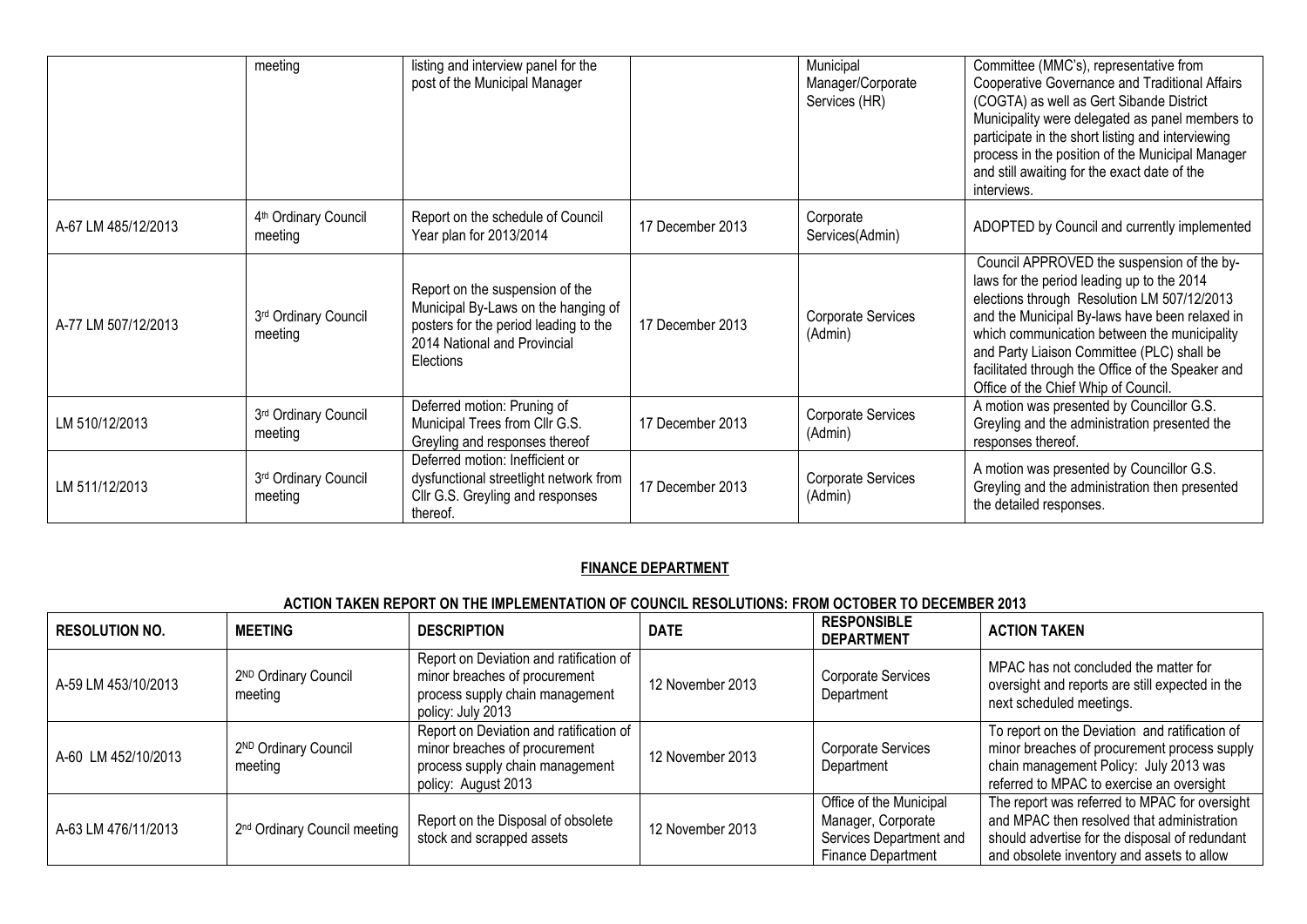|                     |                                          |                                                                                                                                                      |                  |                                                      | competitive bidding for openness and<br>transparency, Communication Unit has been<br>instructed to place an advert in the mainstream<br>media for effective implementation of the<br>MPAC recommendations.                                                                                                                                     |
|---------------------|------------------------------------------|------------------------------------------------------------------------------------------------------------------------------------------------------|------------------|------------------------------------------------------|------------------------------------------------------------------------------------------------------------------------------------------------------------------------------------------------------------------------------------------------------------------------------------------------------------------------------------------------|
| A-64 LM 477/11/2013 | 2 <sup>nd</sup> ordinary Council meeting | Report on unauthorized, irregular or<br>fruitless and wasteful expenditure                                                                           | 12 November 2013 | Corporate Services<br>Department                     | The report was referred to MPAC for oversight                                                                                                                                                                                                                                                                                                  |
| A-66 LM 478/11/2013 | 2 <sup>nd</sup> ordinary Council meeting | Report on stated benefit insurance                                                                                                                   | 12 November 2013 | Finance and Corporate<br><b>Services Departments</b> | The permission was granted to the<br>administration to pay to the beneficiaries any<br>excess amount after recovering the costs to<br>Council                                                                                                                                                                                                  |
| A-69 LM 490/12/2013 | 3rd Ordinary Council meeting             | Report on the from Eskom to operate<br>as a water service provider                                                                                   | 17 December 2013 | Finance                                              | Council approved the operation of Eskom as a<br>water service provider within its jurisdiction and<br>the Acting Municipal Manager shall sign the<br>agreement with Eskom for the period of 3<br>years with an option to renew the agreement.                                                                                                  |
| A-72 LM 496/12/2013 | 3rd Ordinary Council meeting             | Report on the adjustment of the<br>Budget in terms of Section 28 of the<br>Municipal Finance Management Act<br>(MFMA) Adjustment Budget<br>2012/2012 | 17 December 2013 | Finance                                              | The adjustment budget of 2012/2013 financial<br>year contained adjusted operational and<br>capital budget APPROVED by Council. The<br>Acting Municipal Manager shall submit to both<br>National and Provincial treasuries the adjusted<br>budget in both electronic and printed formats in<br>terms of Section 22(b)(i) of the MFMA OF<br>2003 |
| B-20 MC 501/12/2013 | 3rd Ordinary Council meeting             | Report on the Eskom Outstanding<br>Account for the month ending<br>October 2013                                                                      | 17 December 2013 | Finance                                              | Council NOTED that there are measures that<br>were put in place to minimize the escalation of<br>Eskom Outstanding account                                                                                                                                                                                                                     |
| C-23 LM 502/12/2013 | 3rd Ordinary Council meeting             | Report on extension of period of<br>acting of the current Municipal<br>Manager for the period of 3 months                                            | 17 December 2013 | Finance                                              | The Mpumalanga MEC for Cooperative<br>Governance and Traditional Affairs (COGTA)<br>has acceded to the Council's request for the<br>extension of the acting period of Mr. M.W.<br>Zungu for additional three month period until<br>March 2014.                                                                                                 |

## **PUBLIC SAFETY**

| <b>RESOLUTION TYPE AND</b><br><b>NUMBER</b> | <b>MEETING</b>                              | <b>DESCRIPTION</b>                                                           | <b>DATE</b>      | <b>RESPONSIBLE</b><br><b>DEPARTMENT</b> | <b>ACTION TAKEN</b>                                                                                                                            |
|---------------------------------------------|---------------------------------------------|------------------------------------------------------------------------------|------------------|-----------------------------------------|------------------------------------------------------------------------------------------------------------------------------------------------|
| A-58 LM 454/10/2013                         | 2 <sup>nd</sup> Ordinary Council<br>meeting | Report on Msukaligwa Local Municipality<br>reviewed disaster management plan | 12 November 2013 | Public Safety (Disaster)                | Corrections were made and information was verified<br>I in which a report will be presented in the next sitting<br>of Council in January 2014. |